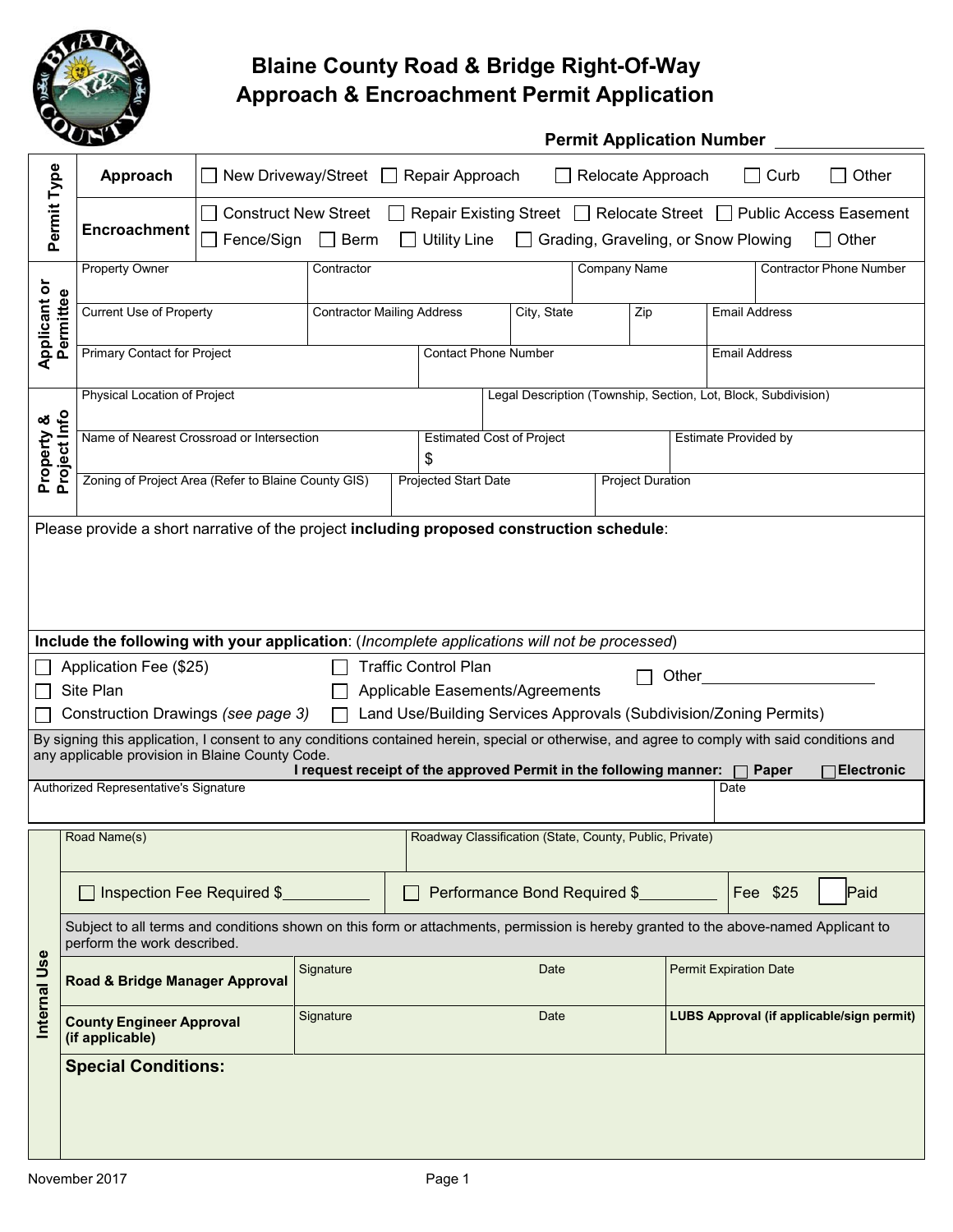### **Permit Conditions**

#### **General Requirements**

- The Applicant shall observe and comply with all applicable laws, ordinances, and regulations. The Applicant is responsible for obtaining all other necessary permits and approvals prior to starting work.
- By signing this application, the Applicant, his designated representative and successors, agree to indemnify, save harmless, and defend, regardless of outcome, Blaine County from the expenses of and against all suits or claims, including costs, expenses, and attorney fees that are incurred by reason of any act or omission, neglect, or misconduct of the permittee or its contractor in the design, construction, and maintenance or use of the facility covered by this permit.
- Blaine County Road & Bridge (BCRB) may revoke, amend, or terminate this permit if the permittee fails to comply with any of the provisions, requirements, conditions or regulations set forth herein.
- Any modification, addition, removal or relocation of work granted by this permit may require a new permit for approval by BCRB.
- Prior to digging, call 811 or request a locate of underground utilities. DIGLINE: (208) 342-1585

#### **Expiration of Permit**

- This permit is valid for one year from the date of approval.
- Except for road maintenance permits, all permits issued for a single-family dwelling or duplex shall expire if the work is not started within 60 days or not completed within one year from the date of issuance and a new permit shall be required before beginning or completing the work.

#### **Project Requirements**

- No work shall commence until the permittee is given notice to proceed by an authorized representative of BCRB. The permittee shall notify BCRB, at least 24 hours prior to commencing the permitted work or as otherwise approved.
- A copy of this permit, complete with special conditions, plans and traffic control requirements, shall be kept at the work site at all times. The permitted work shall be subject to inspection at any time by BCRB.
- No utilities shall be installed over culverts.
- Drainage must meet Blaine County standards.
- Traffic control devices shall be erected and maintained as necessary or as directed for the protection of the traveling public during the progress of all work. All traffic control devices shall conform to the *Manual on Uniform Traffic Control Devices for Streets and Highways* (latest edition adopted by BCRB) and all other County requirements.
- No road or street shall be closed to the public by an Applicant or contractor without written permission of BCRB. Contractors shall conduct the work so as to ensure the least possible obstruction to traffic and to protect persons and property in a safe and adequate manner. Parked equipment and stored materials shall be as far from the travel way as feasible.

#### **Post-Project Requirements**

- Upon completion of the permitted work, the permittee shall restore the site to its original condition or better at no expense to the County. Restoration includes, but is not limited to, repair of any and all damage, correction of any interferences with drainage, restoration of survey monuments and traffic control devices, and all required grading and seeding. All rubbish and debris shall be immediately removed from the work area, to the satisfaction of BCRB.
- BCRB shall be reimbursed by the permittee for any additional inspection required under the Special Conditions of this permit. All work shall conform with the approved plans. The permittee shall provide satisfactory evidence to BCRB that the work was performed as required by this permit.
- All permitted work shall be maintained by the permittee. If trench or pavement settlement should occur, or any other kind of displacement, due to the work covered under this permit, within two years from the date of installation, repairs shall be made by the permittee as directed by BCRB at no cost to the County.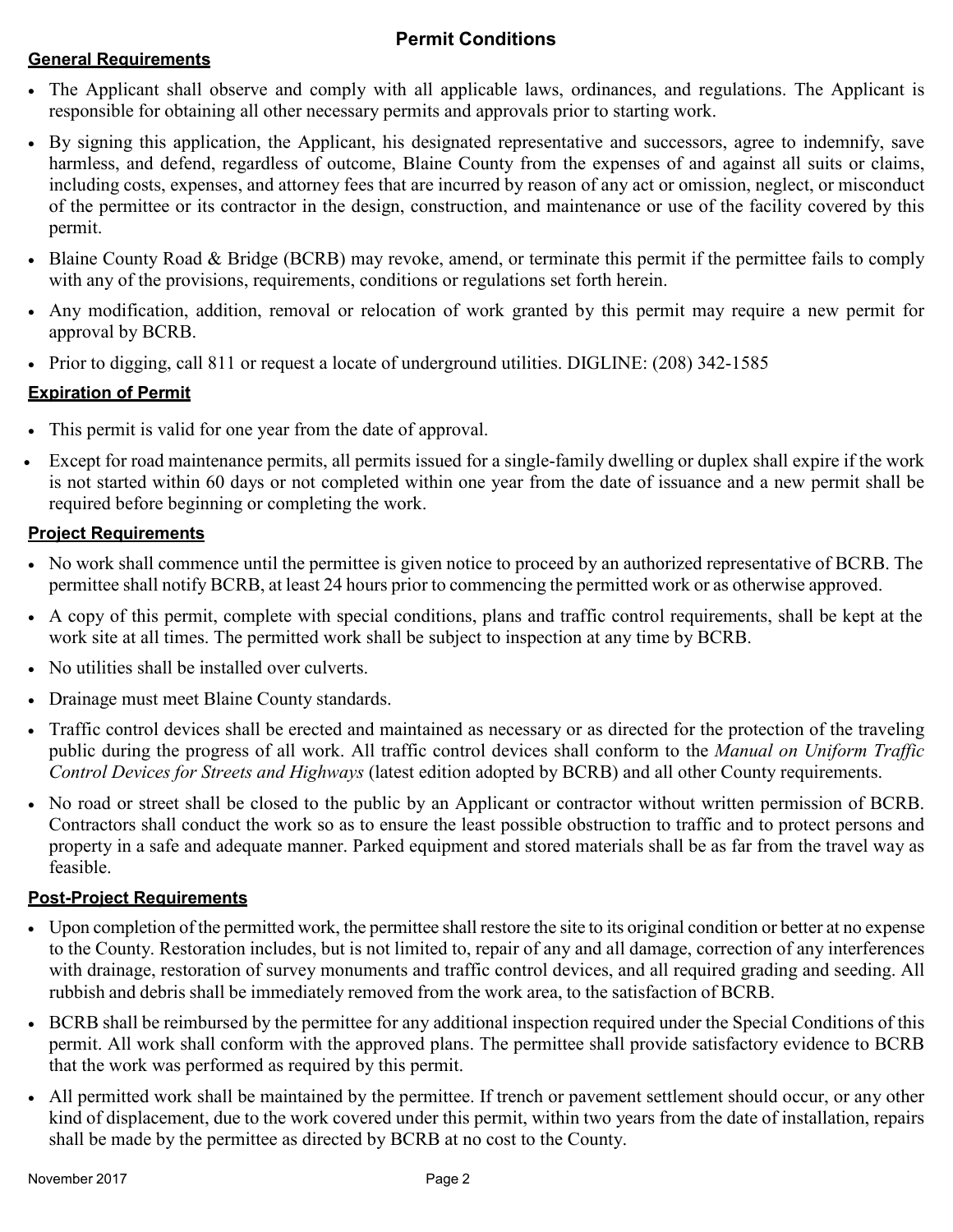

## **Instructions For Completing Blaine County Road & Bridge Right-Of-Way Approach & Encroachment Permit Application**

| <b>Contact Information</b>                        |                                            |  |  |  |  |  |  |
|---------------------------------------------------|--------------------------------------------|--|--|--|--|--|--|
| <b>Blaine County Road &amp; Bridge Department</b> | Blaine County Land Use & Building Services |  |  |  |  |  |  |
| Main Office: (208) 788-5543                       | Department                                 |  |  |  |  |  |  |
| Contact: Kay Draper                               | Land Use: (208) 788-5570                   |  |  |  |  |  |  |
| Email: adminservices@co.blaine.id.us              | Email: pzcounter@blainecounty.org          |  |  |  |  |  |  |

#### **Permit Application**

- 1. The permit application form initially serves as an *application* to approach or encroach into Blaine County's road rightof-way. Once approved, this form becomes the *permit*. Applicant should anticipate 15 days from submission of a completed application for Blaine County Road & Bridge (BCRB) review. An incomplete application will not be processed.
- 2. Please print (in ink), type, or complete the application electronically. The form must be signed by the property owner or an authorized representative.
- 3. The general conditions on page 2 apply to all permits. Special conditions may also apply if attached in writing.
- 4. Complete each item in the white area of the form. If you require any assistance, or additional information, please contact Esmeralda Palomera at (208) 788-5543.
- 5. Include the following with your application:
	- $\Box$  \$25 non-refundable application fee.
	- $\Box$  Site plan Which includes north arrow, section, township and range.
	- □ Traffic Control Plan Must be in accordance with Manual on Uniform Traffic Control Devices for Streets and Highways.
	- $\Box$  Construction Drawings Prepared by an Idaho registered engineer and must include:
		- i. Alignment and profile of all streets for which work is proposed;
		- ii. Location of all underground utilities including alignment and depth;
		- iii. Location, size, and type of all drainage structures;
		- iv. Connections to existing streets, drainage facilities, and all utilities;
		- v. Adequate dimensions and details for accurate construction of all street and other improvements;
		- vi. Adequate specifications to ensure that proper materials and workmanship to attain construction in compliance with the design criteria, standard specifications and standard drawings;
		- vii. For all new subdivisions reviewed pursuant to title 10 of this code and for development of county lands proposed for city annexations which require access onto and/or impact a county road, a projection of vehicle trips expected to be generated from the development at buildout and the travel distance on a county road to a state or federal highway or city street.
	- $\Box$  Applicable Easements or Agreements that may apply.
	- Land Use & Building Services Approvals (Subdivision/Zoning Permits)

#### **Upon Receipt of a Complete Application:**

Once processed, the application may be approved as submitted, approved with conditions, or denied.

- If application is approved, or approved with conditions, a copy of the permit will be transmitted to the Applicant electronically (unless Applicant elects to receive via "paper" on page 1 of application) along with any special conditions that must be adhered to. Applicant must notify BCRB at least 24 hours prior to start date. (208-788-5543)
- All work associated with the permit shall be completed prior to expiration of permit or the Applicant may request an extension for up to one year. This request must be made in writing and emailed to [adminservices@co.blaine.id.us](mailto:adminservices@co.blaine.id.us)
- All permitted work shall be available for final inspection within 30 days after construction is complete, unless otherwise stated in the special conditions of the permit.
- If application is denied, notification will be made to the Applicant in writing. Reason(s) for denial and the process for appeal will be outlined to the Applicant at time of notification.